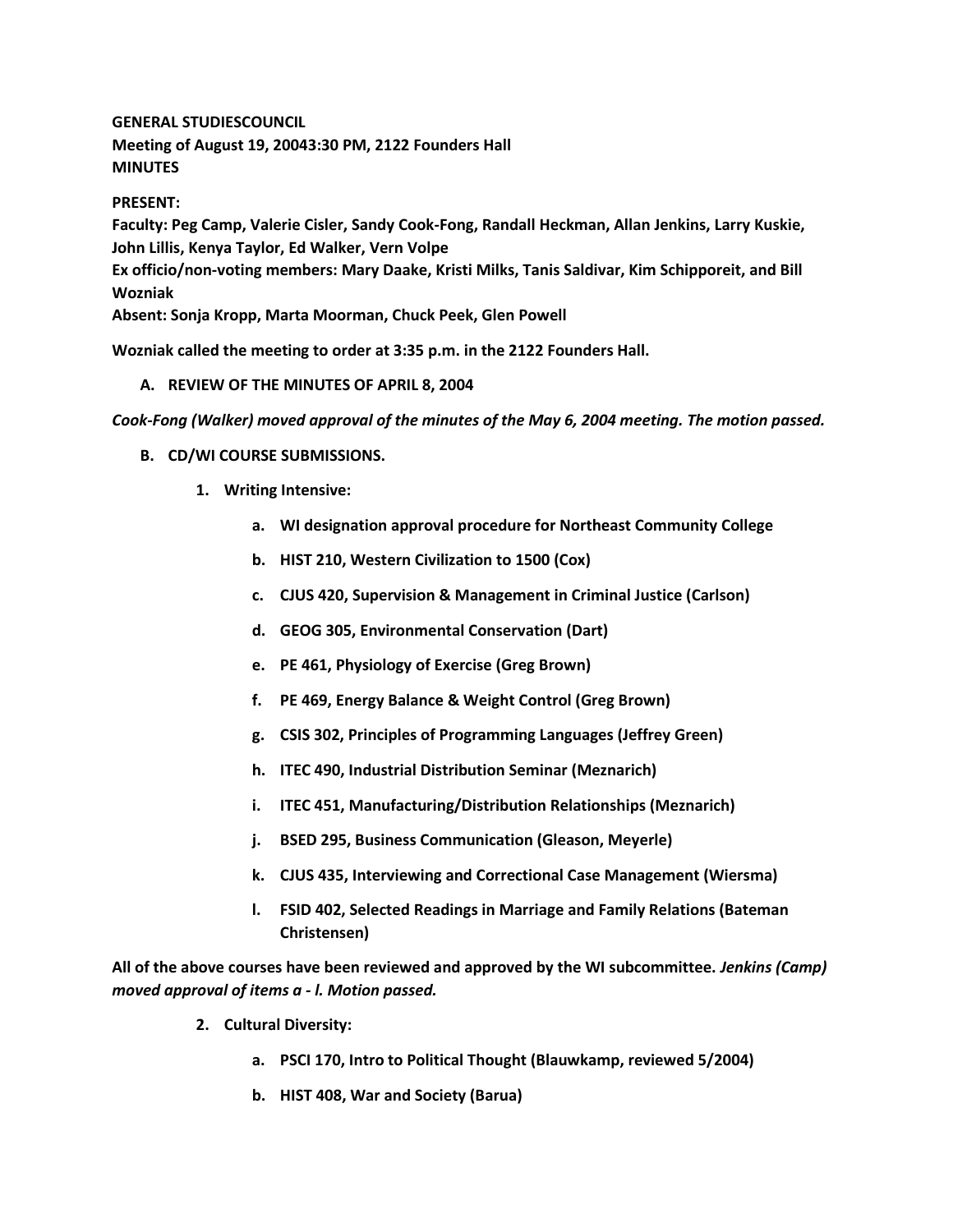- **c. ITEC 451, Manufacturing/Distribution Relationships (Meznarich)**
- **d. ENG 333, Non-Western Literature in Translation (Khan)**
- **e. ENG 254, World Literature: Writing and Imperialism (Khan)(any non-western literature version)**

**The above courses have been reviewed and approved by the CD subcommittee.** *Taylor (Cook-Fong ) moved approval of items a through e. Motion passed.*

**C.**

- **D. OLD BUSINESS**
	- **1. WI Cleanup:**

**i. none**

- **2. CD Cleanup:**
- **i. none**
	- **3. Notification of new WI course-instructor assignments**
- **i. BIOL 420, Biology Research (Springer)**
- **ii. ITEC 499, Independent Study And Research (Obermier)**
	- **4. Notification of new CD course-instructor assignments**
- **i. SPAN 305, Spanish Civilization (Hart)**
	- **5. General Studies Assessment Update**

## **i. Review of Annual Report 2003-2004**

**Wozniak reminded the Council that the reports had been distributed before the summer and needs to be approved by October. He will also solicit comments from the Departments which conducted GS assessments.**

- **6. Liberal Studies at UNK**
- **7. Proposal concerning Governance of WI and CD courses**